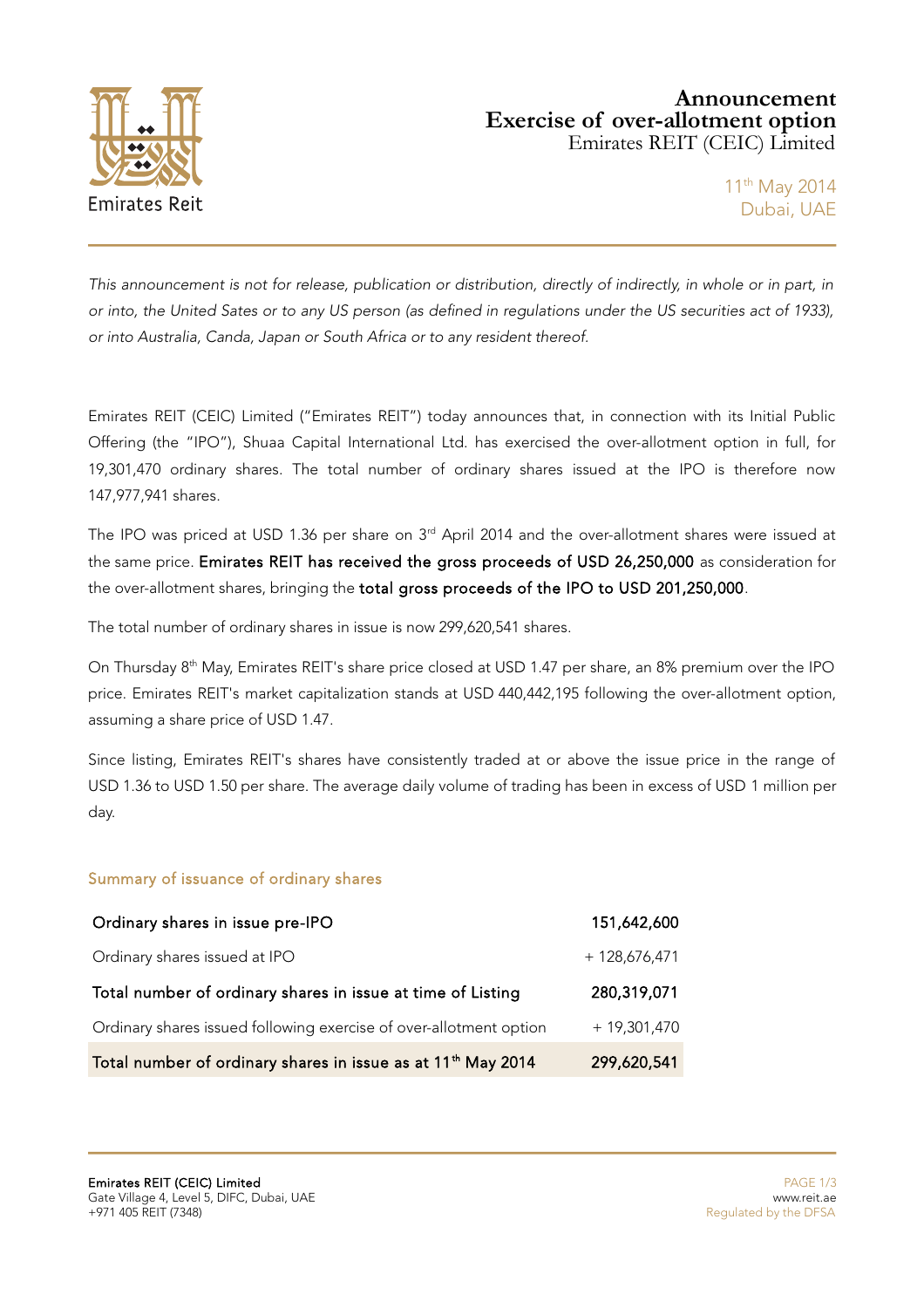This announcement is not a prospectus. It does not constitute, or form part of, any offer or invitation to sell, allot or issue, or any solicitation of any offer to purchase or subscribe for, any securities in the UAE, the United States or any other juridiction.

## Important Notice

The securities offered by Emirates REIT Management (Private) Limited (the "REIT Manager") on behalf of Emirates REIT (the "Shares") have not been and will not be registered under the U.S. Securities Act of 1933 (as amended) (the "Securities Act") or under any securities laws of any state or other jurisdiction of the United States and may not be offered or sold in the United States or to, or for the account or benefit of, any US Persons as defined in Regulation S under the Securities Act. There will be no public offering of securities in the United States.

Neither this announcement nor any copy of it may be taken or transmitted, directly or indirectly, to US Persons as defined in Regulation S under the Securities Act or in or into the United States, Australia, Canada, Japan or South Africa or to any persons in any of those jurisdictions or any other jurisdictions where to do so would constitute a violation of the relevant securities laws of such jurisdiction.

This announcement does not constitute, or form part of, any offer or invitation to sell, allot or issue, or any solicitation of any offer to purchase or subscribe for, any securities nor shall it (or any part of it) or the fact of its distribution, form the basis of, or be relied on in connection with, any contract therefore. The distribution of this announcement and other information in connection with shares in Emirates REIT in certain jurisdictions may be restricted by law and persons into whose possession this announcement, any document or other information referred to herein, should inform themselves about and observe any such restriction. Any failure to comply with these restrictions may constitute a violation of the securities laws of any such jurisdiction.

This announcement does not constitute a recommendation concerning shares in Emirates REIT. The price and value of securities can go down as well as up. Past performance is not a guide to future performance. Information in this announcement or any of the documents relating to shares in Emirates REIT cannot be relied upon as a guide to future performance. Potential investors should consult a professional advisor as to the suitability of shares in Emirates REIT for the person concerned. SHUAA and Emirates NBD Capital Limited are acting exclusively for Emirates REIT and the REIT Manager and no one else in connection with shares in Emirates REIT and will not regard any other person as their client in relation to shares in Emirates REIT and will not be responsible to anyone other than Emirates REIT and the REIT Manager for providing the protections afforded to their respective clients or for giving advice in relation to shares in Emirates REIT or the contents of this announcement or any transaction, arrangement or other matter referred to herein.

None of SHUAA and Emirates NBD Capital Limited, nor any of their respective subsidiary undertakings, affiliates or any of their respective directors, officers, employees, advisers, agents or any other person accepts any responsibility or liability whatsoever for, or makes any representation or warranty, express or